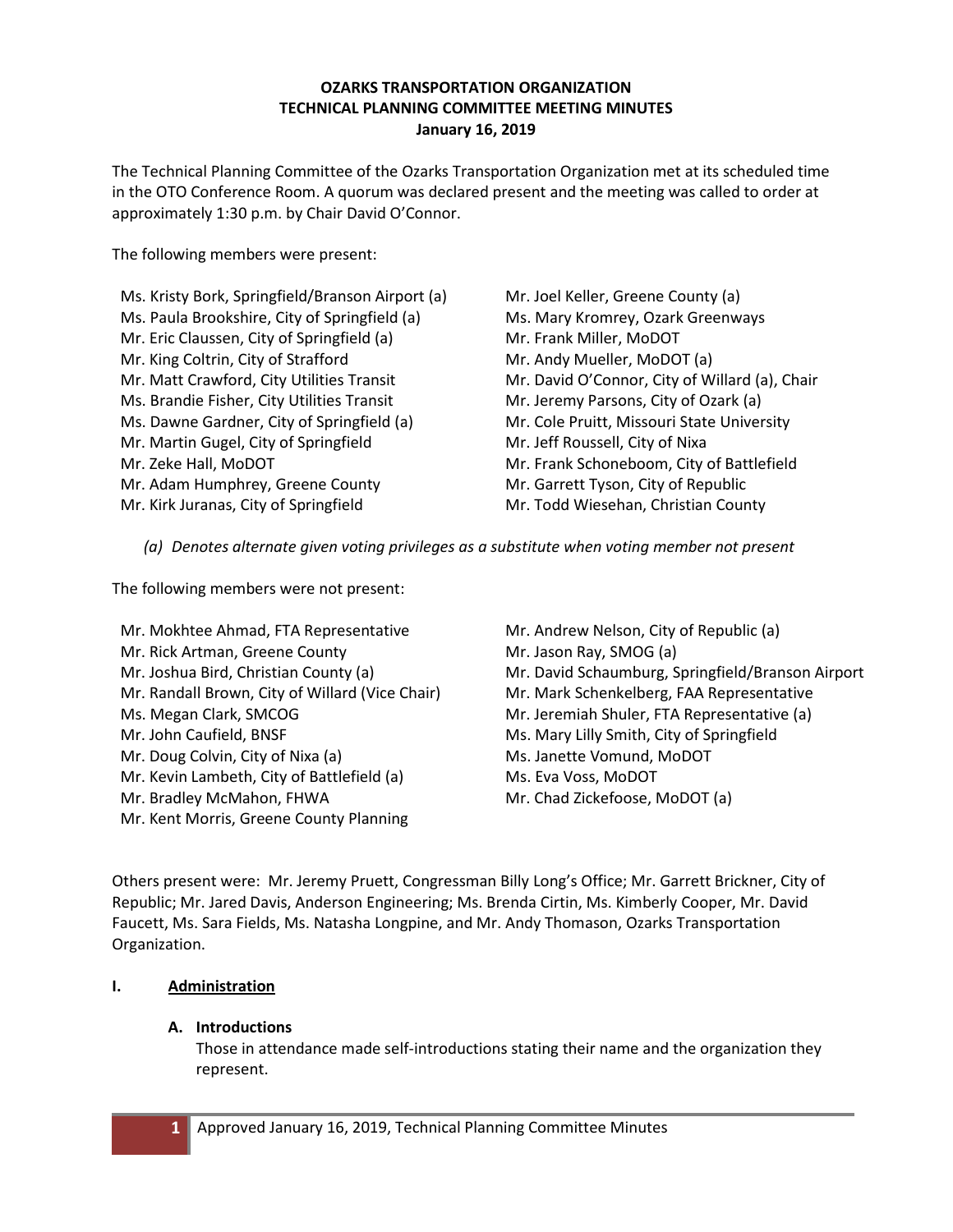### **B. Approval of the Technical Planning Committee Meeting Agenda**

Mr. Humphrey moved approval of the Technical Planning Committee Meeting Agenda for January 16, 2019. Mr. Juranas seconded the motion and it was unanimously approved.

### **C. Approval of the November 14, 2018, Meeting Minutes**

Mr. Wiesenhan moved for approval of the minutes from the November 14, 2018 Technical Planning Committee Meeting. Mr. Pruitt seconded the motion and it was unanimously approved.

### **D. Public Comment Period for All Agenda Items**

There were no speakers present to address the Committee.

# **E. Staff Report**

Sara Fields stated she wanted to apprise the Committee of several upcoming meetings they will be invited to attend. The first meeting she discussed is the Traffic Impact Study, which is scheduled for January 28 at 10:00 am. She noted the objective is to move toward a regional policy on traffic impact studies. Ms. Fields noted that during the meetings to discuss the Transportation Alternatives Project (TAP) enhancement awards, there was a request to review the scoring and criteria for awarding these funds. This meeting is scheduled for February 13 at 10:30 am. Immediately prior to the TAP meeting, there will be a meeting to discuss refining Statewide Transportation Improvement Projects (STIP) priorities at 9:00 am. There will be an additional meeting on this topic on March 6 at 9:00 am.

Ms. Fields noted that the Springfield Area Chamber has scheduled the annual Salute to the Legislature for Wednesday, January 23. Registration for this event can be found on the Chamber's website.

# **F. Legislative Reports**

Jeremy Pruett, Congressman Billy Long's Office indicated that due to the government shutdown there is limited legislation being considered. He said once the shutdown is over, the President has indicated he wants to see bills regarding infrastructure. He added that the Speaker of the House Pelosi has indicated this is something the Democrats in the House want to push forward as well.

Mr. Pruett stated Senator Schumer has indicated that the Senate will not pass a bill for infrastructure that doesn't include climate change. He said they hope to see something regarding infrastructure this year. He added that the President has shown support for speeding up the process, particularly the environmental studies, which impact infrastructure and can cause delays in projects.

# **II. New Business**

# **A. Transportation Alternative Project Award Recommendation**

Andy Thomason stated the OTO had issued a "call for projects" for the Transportation Alternative Project (TAP) funds. Mr. Thomason explained the process that has been followed in past years and highlighted the differences for this year's process. He reviewed the fifteen projects that were being recommended for funding, highlighting the ones that are included in the proposed Transportation Improvement Program (TIP) amendment that is on the current agenda.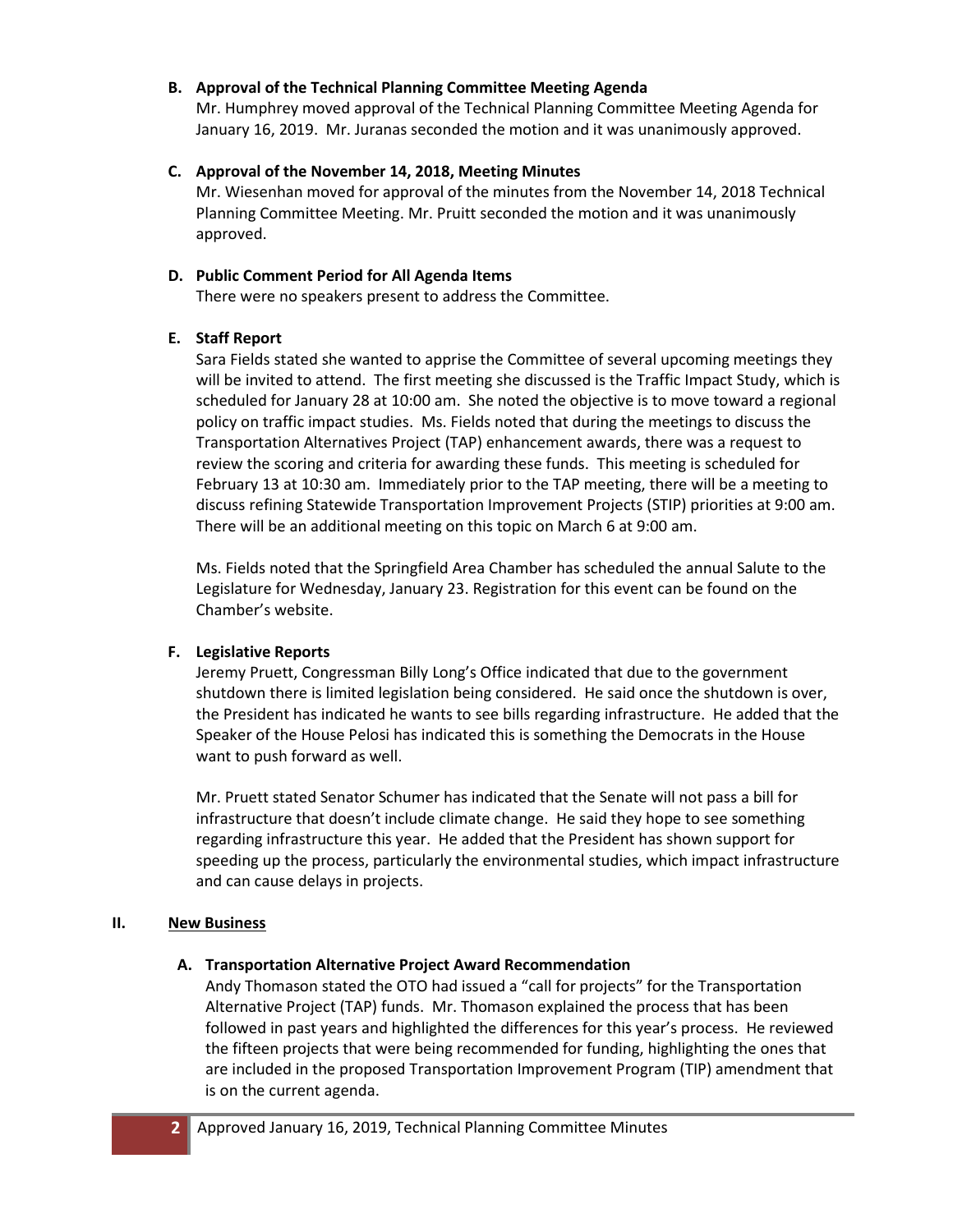Ms. Gardner moved the Technical Planning Committee recommend approval of the fifteen TAP projects to the Board of Directors. Mr. Parsons seconded the motion and it was unanimously approved.

#### **B. Amendment Number Three to the FY 2019-2022 TIP**

Chair O'Connor noted there needed to be an amendment to this agenda item. Ms. Longpine noted that the request for an additional item had been received after the packet had been distributed, but due to time constraints, staff believes it is best to consider the request at this time. Mr. Wiesehan moved Amendment Number Three to the FY 2019- 2022 TIP be amended by substituting the information distributed to the Committee at the meeting for the information that had been included in the packet. Mr. Schoneboom seconded the motion and it was unanimously approved.

Ms. Longpine stated the proposed Amendment Number Three as amended included fourteen projects; ten being recommended by the Transportation Alternatives Projects subcommittee and four additional projects. Ms. Longpine briefly reviewed the projects that are being recommended in this proposed amendment.

Mr. Roussell moved the Technical Planning Committee recommend approval of the proposed Amendment Number Three to the FY 2019-2022 TIP as amended, to the Board of Directors. Mr. Gugel seconded the motion and it was unanimously approved.

#### **C. Amendment Number Four to the FY 2019-2022 TIP**

Natasha Longpine stated staff had taken the transit projects from Amendment Number Three due to the federal government shutdown. She explained that Federal Highway Administration (FHWA) is open and operating, but Federal Transit Administration (FTA) is not and staff did not want to hold up approval of the TIP amendment should the shutdown continue beyond the Board of Directors Meeting in February. She briefly reviewed the five projects being proposed as part of this amendment.

Mr. Tyson moved the Technical Planning Committee recommend approval of the proposed Amendment Number Four to the FY 2019-2022 TIP to the Board of Directors. Mr. Humphrey seconded the motion and it was unanimously approved.

#### **D. Major Thoroughfare Plan Variance Request**

Natasha Longpine stated Christian County had requested a variance to the Major Thoroughfare Plan for Pawnee Road. She referred to the map that had been distributed at the meeting, as it did not load in the Kindles. She noted that Pawnee is classified as a Collector which requires 660 feet for intersection spacing.

Ms. Longpine noted the requested variance is to place the intersection at about 450 feet, which will allow one roadway for the development. Due to the terrain and existing road connection locations, staff is supporting this variance request. This will allow for two access points for the proposed subdivision. She noted that Jared Davis with Anderson Engineering was present and could respond to any questions.

Mr. Juranas asked if the proposed use was residential. Mr. Davis responded yes and estimated there would be about fifty homes impacted by this variance.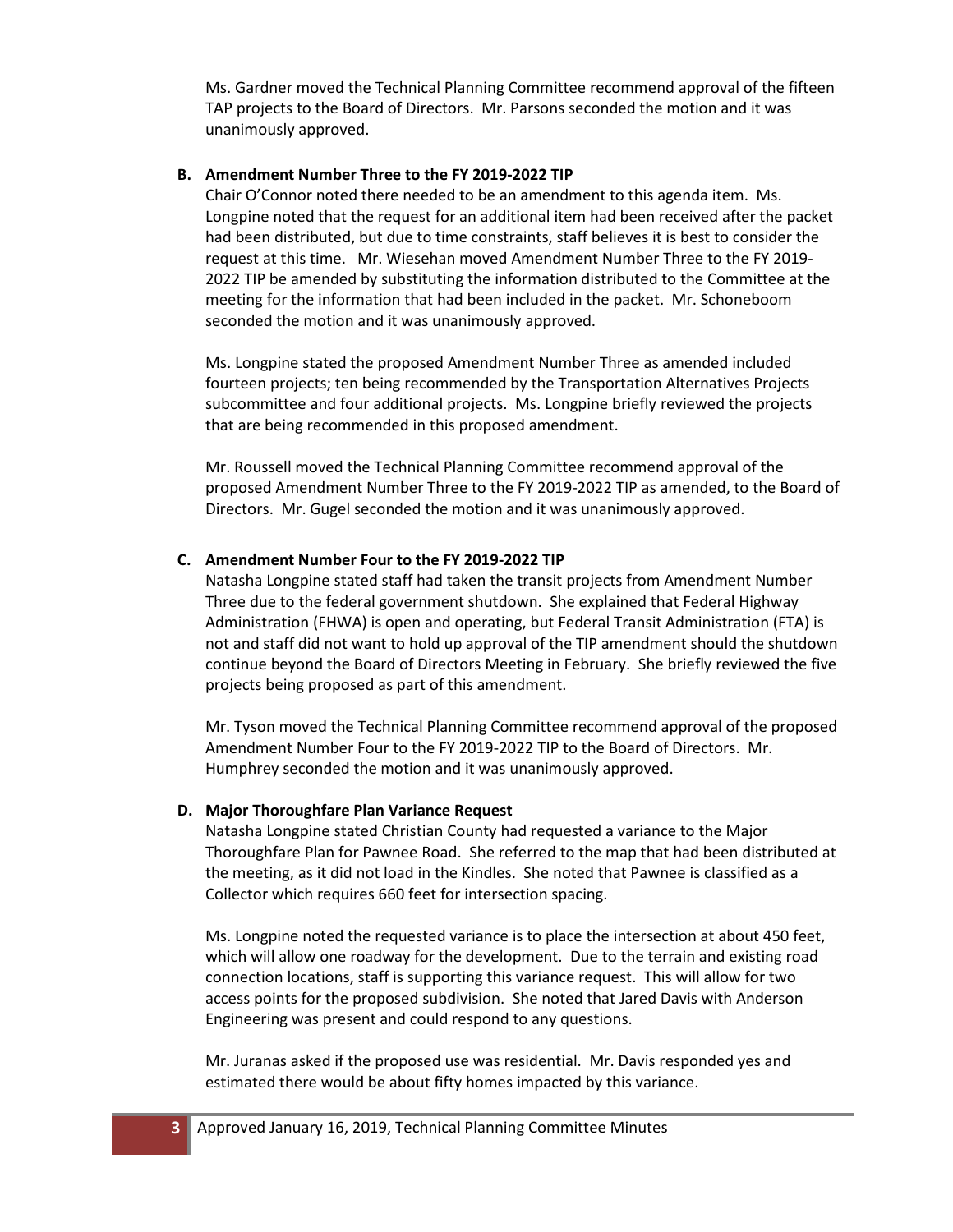Mr. Coltrin moved the Technical Planning Committee recommend approval for the proposed Major Thoroughfare Plan variance request for Pawnee Road in Christian County to the Board of Directors. Mr. Juranas seconded the motion and it was unanimously approved.

### **E. STIP Prioritization Criteria Review**

Sara Fields stated each year the OTO prioritizes projects for MoDOT's Statewide Transportation Improvement Program (STIP). She clarified that these are projects on the State system that MoDOT is helping to fund. She outlined the process for scoring these projects, noting it involves several meetings.

Ms. Fields stated the Technical Planning Committee is going to be reviewing the criteria used in scoring the projects. She noted two criteria were reviewed at the last meeting and at this meeting, she would be reviewing Congestion Management and Environmental Justice. She added the information for Congestion Management is derived from using MoDOT's traffic volumes and converting it to a passenger car equivalent. Ms. Fields explained how the scoring and points assigned are determined for Congestion Management.

The next criteria Ms. Fields discussed was Environmental Justice. Ms. Fields noted this is a term used by the Federal Government to ensure that when transportation projects are being planned and constructed, they do not have an adverse impact on the elderly, minority populations, Hispanic populations, low-income areas and disabled persons. Ms. Fields noted the OTO has mapped the area based on census population. This data is used to score based on the population that is located in the project area.

In response to a question as to whether or not other groups are reviewing this information, Ms. Fields stated there is a group of traffic engineers from Greene County and Springfield that are reviewing the criteria from a technical perspective. Once this analysis has been completed, Ms. Fields stated she hopes to bring this back to the Technical Planning Committee and review the process and criteria step-by-step and one-by-one.

Following a brief discussion on the scoring and point values for this criteria, Chair O'Connor noted this information was provided for informational purposes only and no action by the Committee was required.

### **F. MoDOT Update**

Frank Miller stated many of those present had attended a meeting on Tuesday, January 15, 2019 for discussing Statewide Transportation Improvement Program (STIP) priorities. He indicated there had been a discussion as to what projects MoDOT would like to program into the STIP, which then goes into the TIP. He noted that there are two more meetings scheduled and the list is in a constant state of change. He stated there is some capacity to looking at adding projects coming up in 2020 and some in 2024.

Mr. Miller added that MoDOT has indicated they will be looking at some smaller projects and see where they may be programmed in if funding is available. He added the three major projects MoDOT is considering were not in the top sixteen priorities of the OTO. He reiterated these projects have not been added, they are just being reviewed and discussed